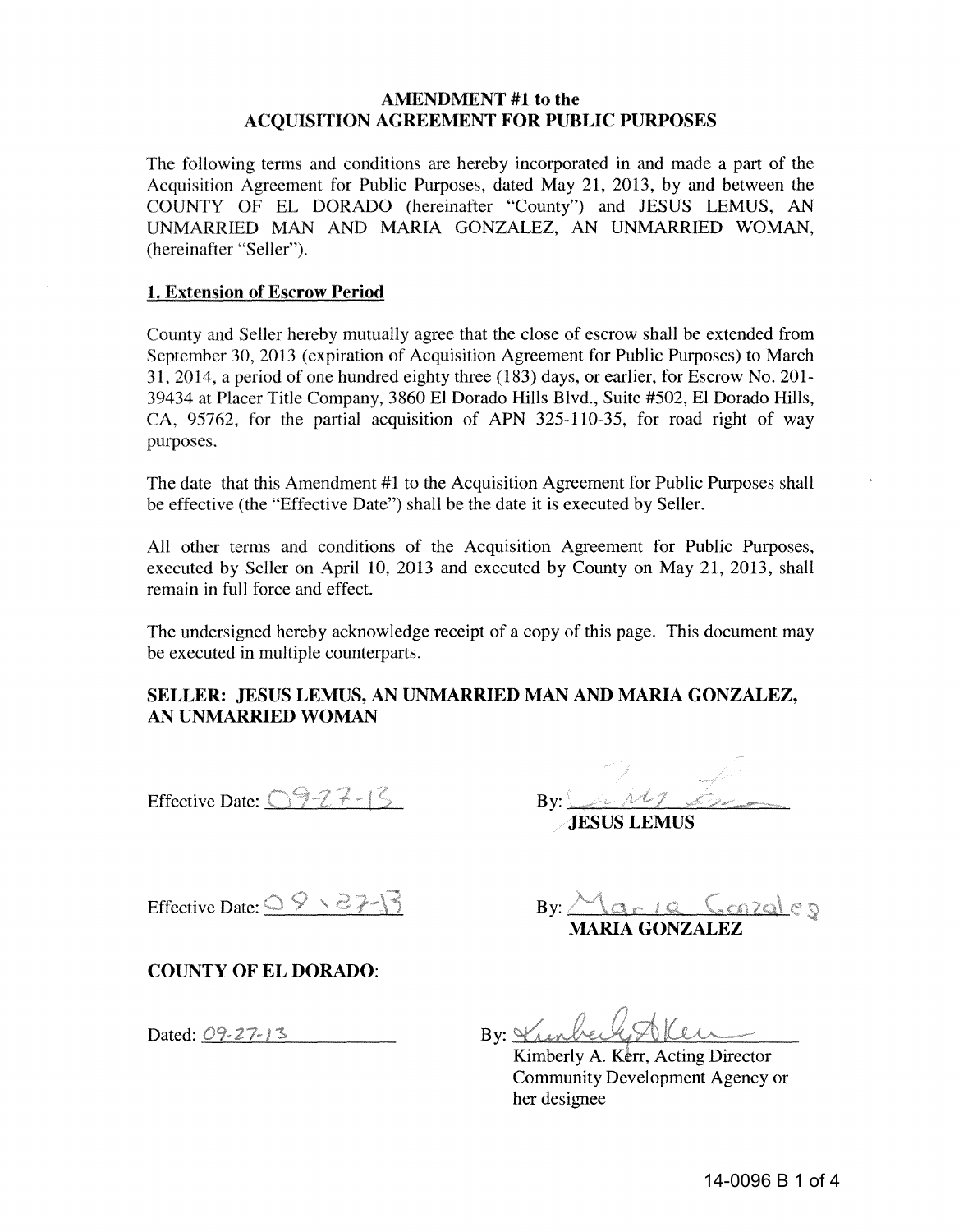#### **AMENDMENT # 1 to the ACQUISITION AGREEMENT FOR PUBLIC PURPOSES**

The Acquisition Agreement for Public Purposes, dated June 18, 2013, by and between the COUNTY OF EL DORADO (hereinafter "County") and Anthony Todd Hall and Judith Joann Davis, (hereinafter "Seller") is hereby amended as follows:

**WHEREAS,** County and Seller entered into an Acquisition Agreement for Public Purposes dated June 18, 2013 pursuant to which Seller agreed to sell and County agreed to purchase easements and a portion of Sellers property.

**WHEREAS,** County and Seller desire to extend the escrow period as stated in the Acquisition Agreement.

#### **NOW** THEREFORE~ **the** parties **mutually** agree as follows:

County and Seller hereby mutually agree that the close of escrow shall be extended from August 31,2013 to March 31, 2014, for Escrow No. 201-39421 at Placer Title Company, 3860 El Dorado Hills Blvd., Suite #502, HI Dorado Hills, CA, 95762, for the partial acquisition of APN 325-110-23, for road right of way purposes.

The effective date of this Amendment #1 to the Acquisition Agreement for Public Purposes shall be eflective (the "Effective Date") shall be the date it is executed by County.

All other terms and conditions of the Acquisition Agreement for Public Purposes, shall remain in full force and effect.

This document may be executed in multiple counterparts.

#### **SELLER: ANTHONY TODD HALL AND JUDITH JOANN DAVIS**

Effective Date:  $\frac{10}{51}$  By:

Effective Date:  $\frac{10}{31}$  13 By:

() Uclett Colomn Davi<br>Judith Joann Davis

Anthony Todd Hall

#### **COUNTY OF EL DORADO:**

Dated:  $\frac{1}{\sqrt{7}}$ 

,<br>ww  $By:$ 

Kimberly A. Kerr, Acting Director Community Development Agency or her designee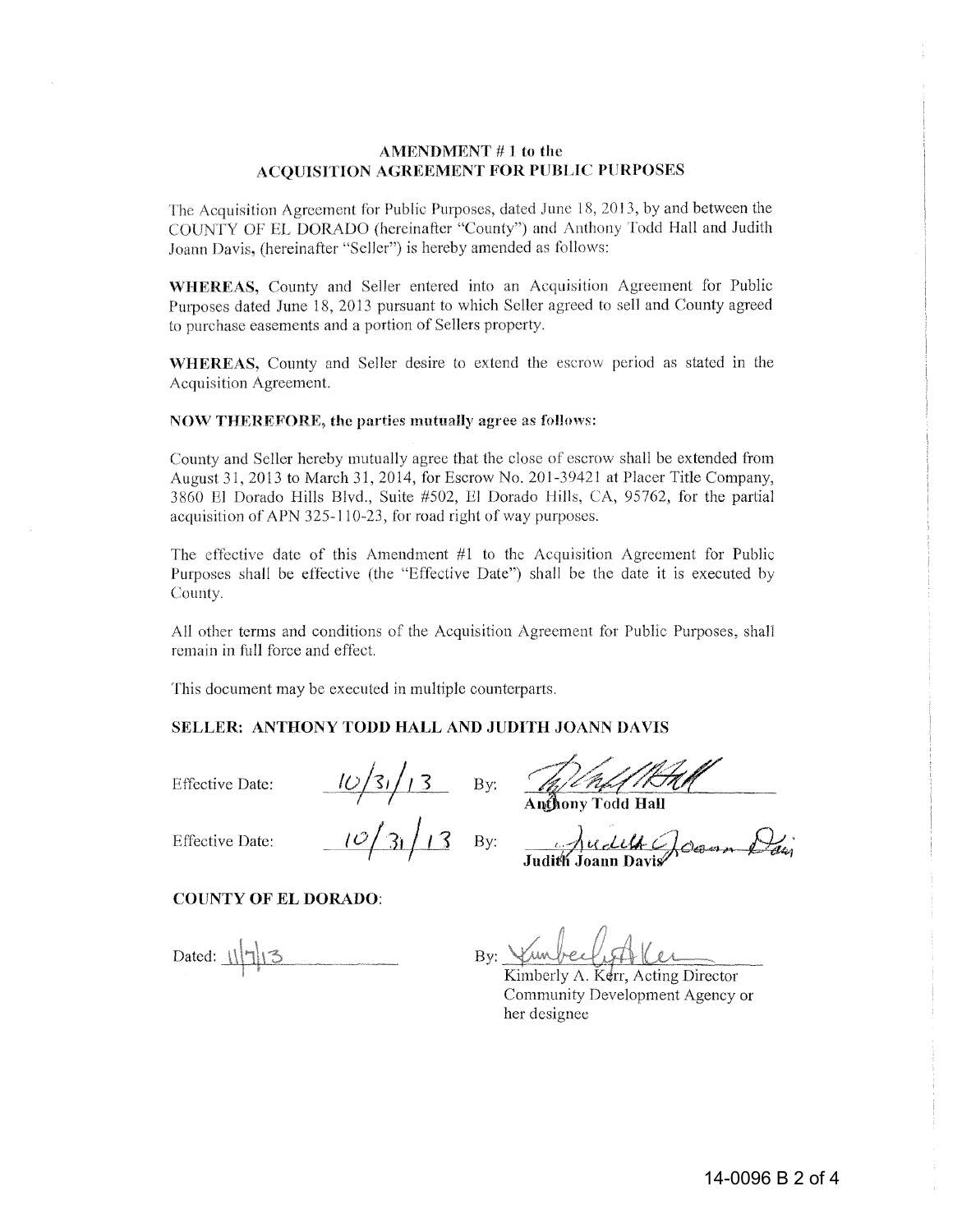## AMENDMENT #1 to the EASEMENT ACQUISITION AGREEMENT FOR PUBLIC PURPOSES

The Easement Acquisition Agreement for Public Purposes, dated May 21,2013, by and between the COUNTY OF EL DORADO (hereinafter "County") and Patricia Harrington and Michael Quigley, (hereinafter "Seller") is hereby amended as follows:

WHEREAS, County and Seller entered into an Easement Acquisition Agreement for Public Purposes dated May 21, 2013 pursuant to which Seller agreed to sell and County agreed to purchase easements and a portion of Sellers property.

WHEREAS, County and Seller desire to extend the escrow period as stated in the Easement Acquisition Agreement.

## NOW THEREFORE, the parties mutually agree as follows:

County and Seller hereby mutually agree that the close of escrow shall be extended from August 30, 2013 to March 31, 2014, for Escrow No. 201-39435 at Placer Title Company, 3860 EI Dorado Hills Blvd., Suite #502, EI Dorado Hills, CA, 95762, for the partial acquisition of APN 329-280-09 and APN 329-280-16, for road right of way purposes.

The effective date of this Amendment #1 to the Easement Acquisition Agreement for Public Purposes shall be effective (the "Effective Date") shall be the date it is executed by County.

All other terms and conditions of the Easement Acquisition Agreement for Public Purposes, shall remain in full force and effect.

By:

This document may be executed in multiple counterparts.

# SELLER: PATRICIA HARRINGTON AND MICHAEL QUIGLEY

Effective Date:



Effective Date:

# COUNTY OF EL DORADO:

Dated:  $\lceil 0 \rceil 31 \rceil$ 

I Bv: Patricia Harrington

**Michael Ouiglev** 

 $Bv$ :

Kimberly A. Kerr, Acting Director Community Development Agency or her designee